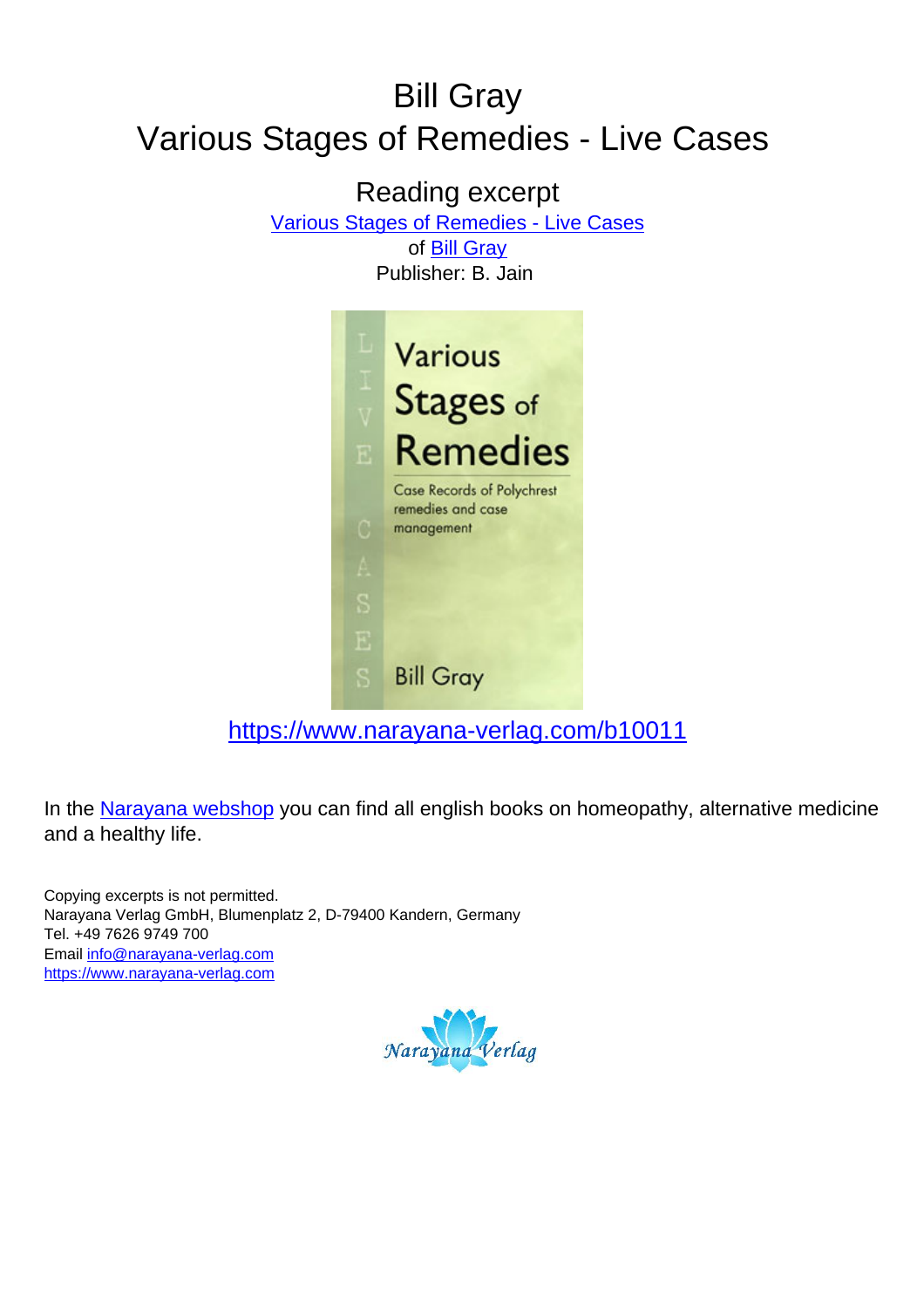## **CONTENTS**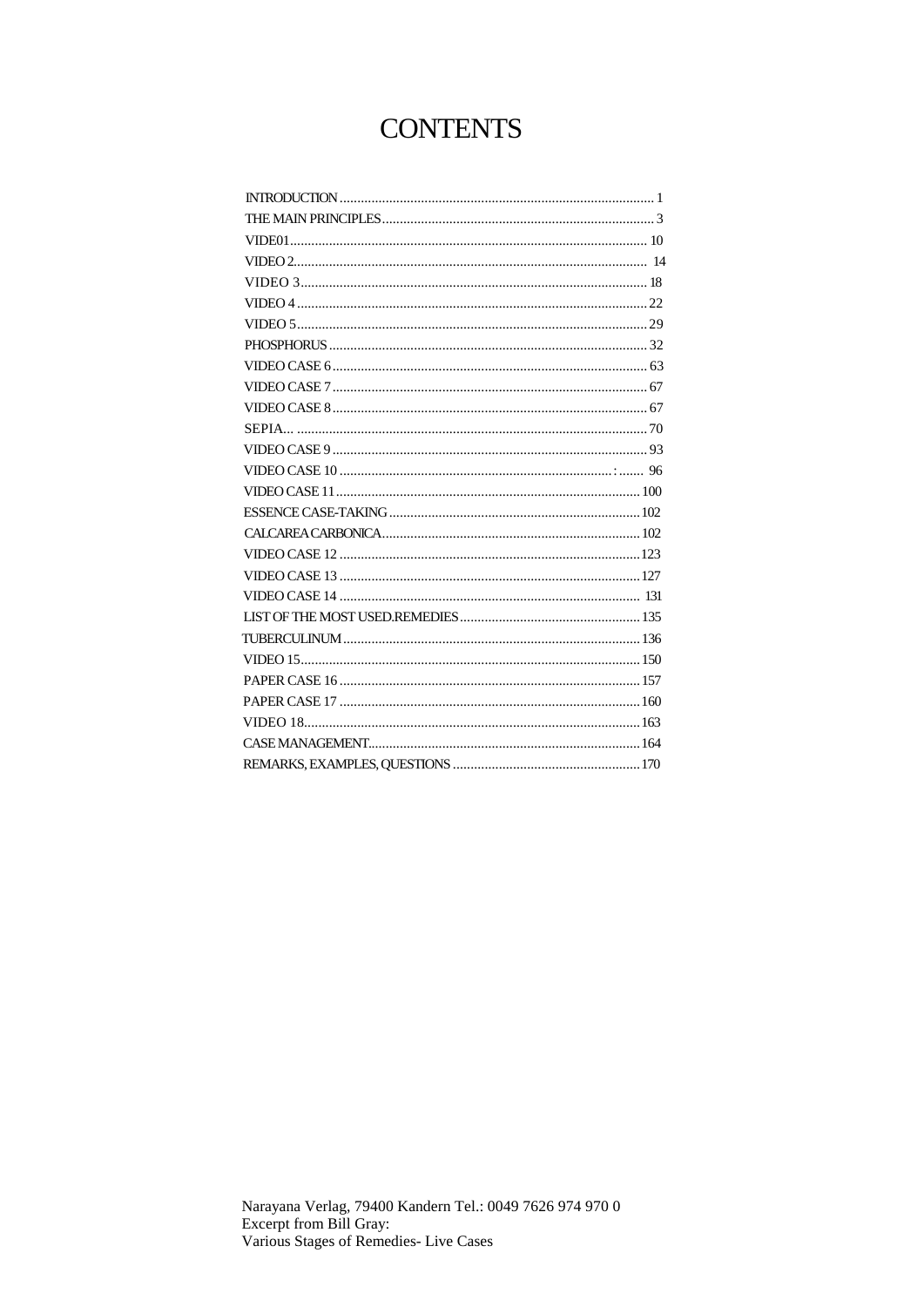#### **INTRODUCTION**

I have had a practice in Homoeopathy since 1971, in the United States. I studied medicine, but at the end of my studies I didn't really know if patients got better or worse by allopathic drugs.

In 1970 a study showed that sixty per cent of the hospital cases were due to allopathic drugs or patients recovering from operations (in the States). In chronic diseases I noticed a debilitation and a degeneration, ruining life. Allopathic drugs had no real lasting result in chronic diseases. I looked for other therapies, but I didn't find any other scientific therapy; I discovered no real system behind them. I only found less toxic therapies. Acupuncture had solid principles, but there was hardly any education in acupuncture in the United States, in those days.

On a congress I met someone who told me about Homoeopathy. Homoeopathy did have laws of curing! The level of education in homoeopathy was low in the States, in those days. I started to practice homoeopathy and in the beginning I had pretty good results, but as I continued I had less success.

I heard about Vithoulkas: that was inspiring! So I called him up and said: "Can I come and study with you for a month?" "Sure!" he said. Before that day, Vithoulkas had never had anybody outside of Greece come and do that. In those days Vithoulkas used to go around from room to room and his doctors would take the case. In the end he had a presentation from the doctor, asked a few questions and then prescribed. And he translated it for me. So I had a golden opportunity of following him around, case after case.

But the knowledge I gained in a month was minuscule compared to what I needed to learn. I said: "Okay, I will take up a month again next year," so I did a second month. By the end of that I was convinced that I had so much further to go than I had ever imagined, that there was nothing to do but to close up my practice until I got it: basic, confident knowledge. So that is what I did. I studied with Vithoulkas for two years in the seventies and I became a confident homoeopath. In return for the knowledge and

Narayana Verlag, 79400 Kandern Tel.: 0049 7626 974 970 0 Excerpt from Bill Gray: Various Stages of Remedies- Live Cases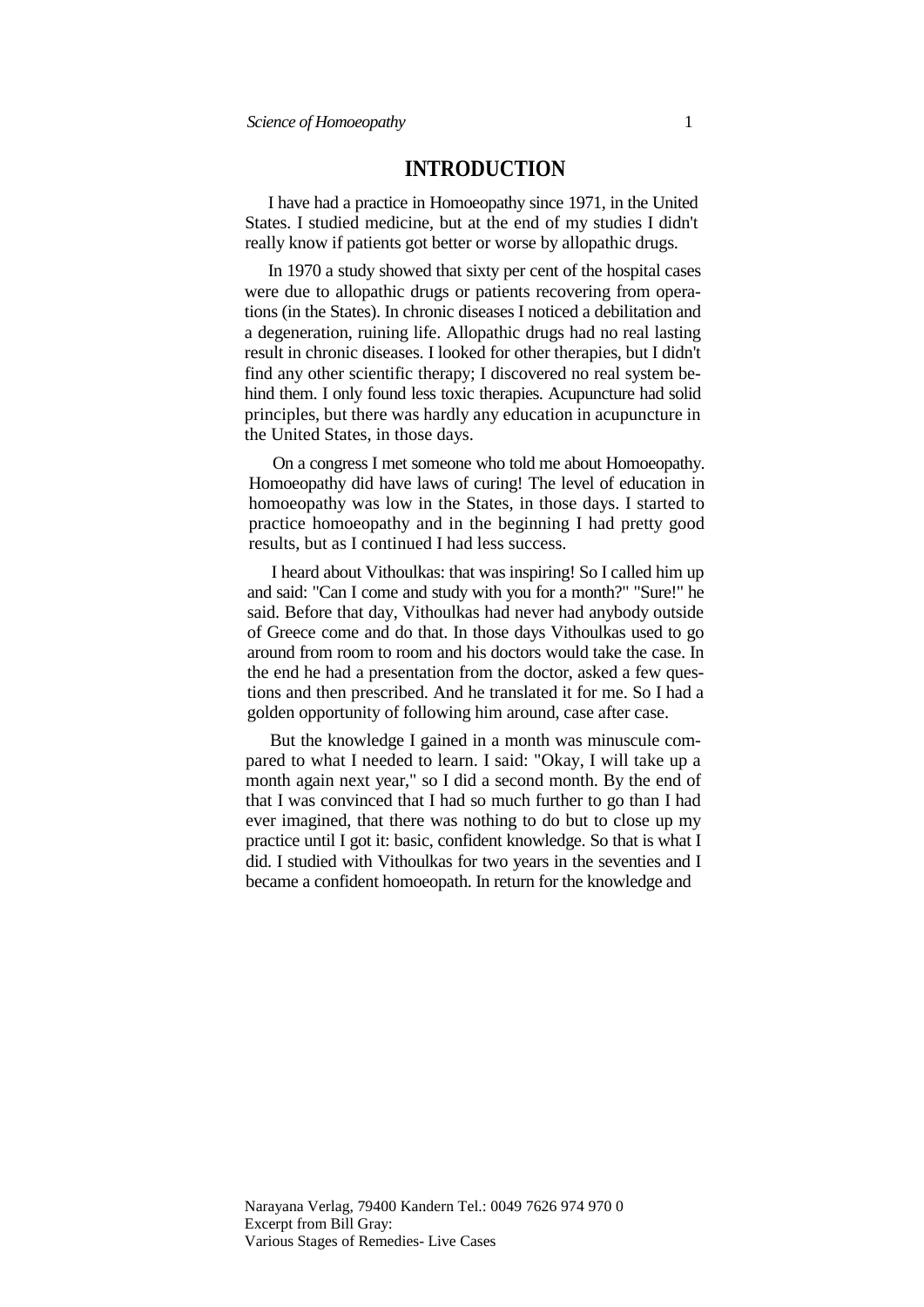as part of my training, I translated "Science of Homoeopathy" into English.

Since then the results in my practice have been much more profound and deep and Vithoulkas' teaching enabled me to treat deeper and deeper chronic diseases successfully; but it was the mentality that I learned during the training with Vithoulkas, the way of thinking. So I could learn more, starting from the base Vithoulkas gave me. The way of thinking in Homoeopathy, the mentality, the way you can apply your knowledge turned out to be very important. Your own experience becomes the base of your knowledge, and how you can apply it after that. Based on the foundation Vithoulkas gave me, I could go on then on my own to practice. I owe a great gratitude to Vithoulkas.

All I shall say during the seminar, the seed of it, comes from him. What I have from my own experience is real, because it is my own experience, but it comes from his mentality, too. I will try to transmit that way of thinking to you.

Studying from the repertory and materia medica, boggles the mind. Trying to study from the repertory is like reading a telephone book and trying to get some meaning out of it. We are overwhelmed by the information of the materia medica and what we do is try to overcome this problem by trying to memorize as much as we can. And we go in the books that have keynotes and take three or four particular points and then we think we can take that information to that patient, who has for instance a terrible anguish. With all those pieces of information and some remedies you have memorized by your mental and physical efforts, you think you will be able to cure the patient. It doesn't work that way, but in your own experience it does work that way. To know any symptom, or to have a photographic memory doesn't make you succeed. It can be true, but only for some remedies you grasped.

Twenty remedies are real polychrests and it is possible to get a cure of eighty to ninety per cent of the chronic cases with these. Try to understand these remedies in depth, not just the data. You can learn polychrests, the data, but you won't get the kind of results you can get, eighty to ninety per cent (slow results - not fast in chronic diseases). The essence is: how do you see the remedy in the patient and after that, how do you fit the data. During this semi-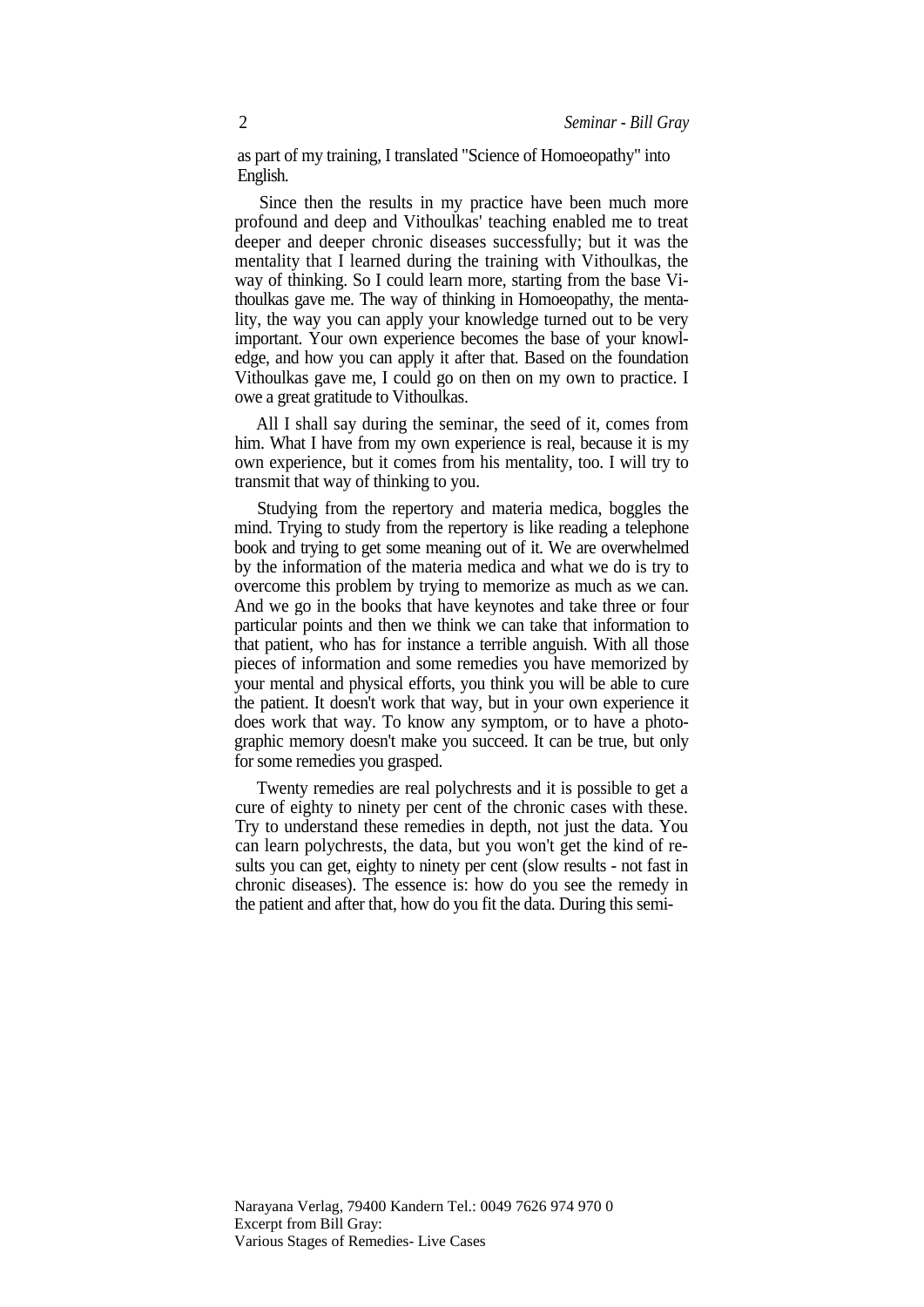#### *Science of Homoeopathy* 3

nar I will discuss how to approach understanding the remedies when you study them.

The big problem comes a few months after prescribing the (right) remedy: the second prescription, a relapse and so on. The timing of the remedies is very important. Discriminate between a cure, a suppression and a disruption. You have to know whether you did it right or wrong. You have to be able to recognize what happens when it happens and to know what to do about it. It is a critical aspect in classical homoeopathy. Without that knowledge, all the knowledge of the remedies -1 don't care how in-depth that is - is irrelevant. You have to know how to apply the knowledge.

The first thing we should never forget when we sit in front of the patient is that dealing with a patient is a total mystery. We never know the total patient. In fact we have no idea what the remedies actually do. We don't know what we are doing. When we talk about high potencies that means the remedy has been potentiated beyond Avogadro's number, there is no molecule left. We can talk about theories and have all kinds of speculations, but does anybody know what these little things do?

When I was a kid, we used to have a doctor kit and we played being a doctor. At the end, after looking in the throat and so on I gave a remedy, a sugar pellet. Now I am forty-five-years old (1988) and I am still doing the same thing and it does work!

Don't ask why homoeopathy acts; we know it does, it is testable. However, don't ever forget, fundamentally it is mysterious. We are never sure what is going to happen until it actually does. You test it according to the principles. In fact it is ridiculous what we do, we give these little things with nothing in them... But there are principles. We don't know why they are so, but we do know that they are so. If things go wrong, you see it go against the laws.

#### THE MAIN PRINCIPLES

Of George Vithoulkas, see: "Science of Homoeopathy."

- M: Mental
- P: Physical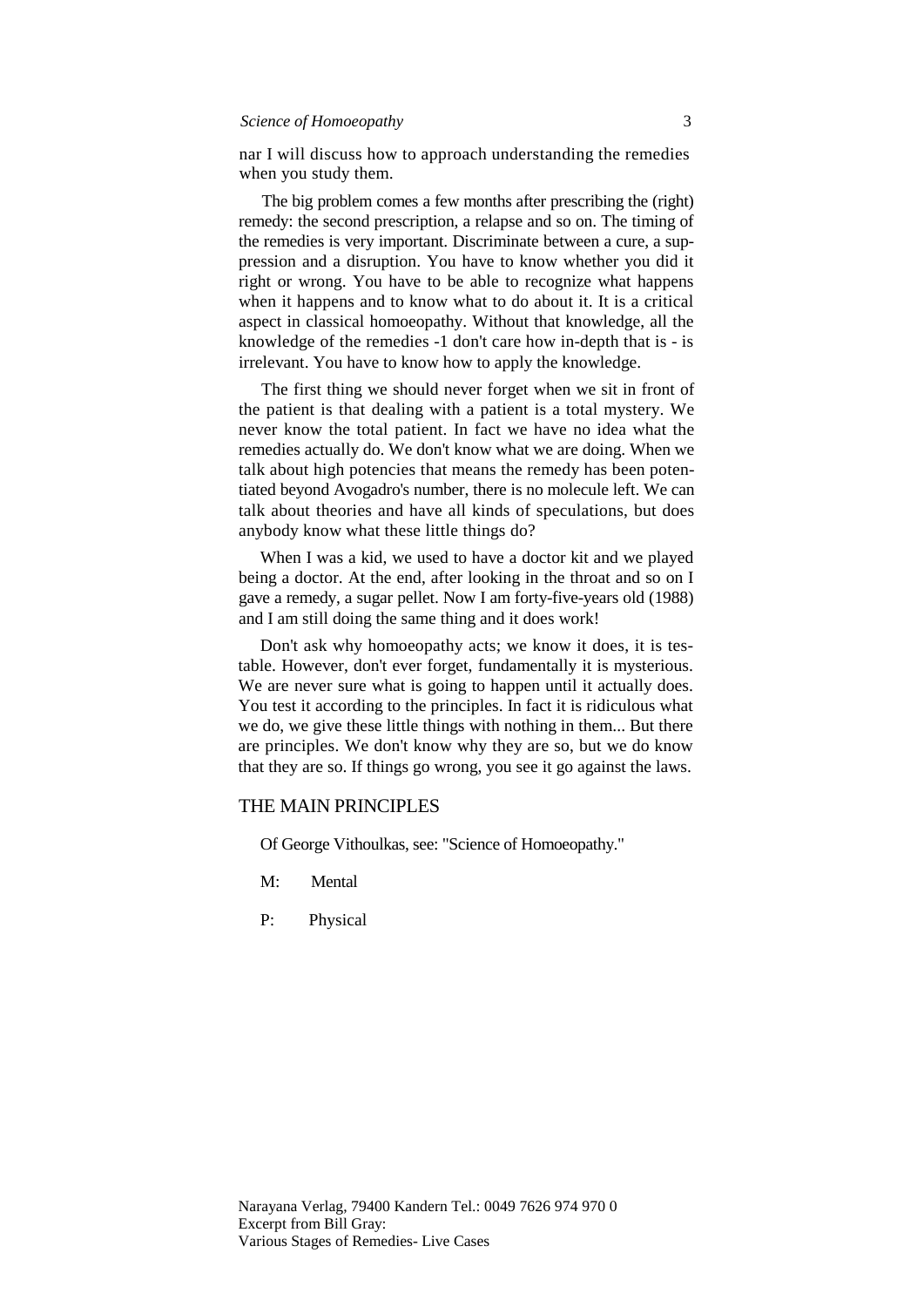#### **VIDEO 5 (seven to twenty-eight up)**

VS: A direct in answering boy.

VS: He wants a large family and he marries and has five kids indeed.

VI: "Why did you want such a large family?"

VP "I wouldn't call it a large family, we have exactly what we want, three boys and two girls."

VI: "Do you have a girlfriend?"

VP: At age seven: "Well, not many."

BG: What is his remedy?

AD: Lycopodium, talking about many girlfriends.

BG: But he is direct in answering, it is not an outer bluff.

VI: "What is it you fell in love with?"

VP: At age twenty-one or twenty-eight: "Her nature, really."

VI: "Do you push your kids at school?"

VP: "No, I encourage them. I praise them when they have done well."

VI: "Are they smarter than you?"

VP: "A couple of them will be smarter."

VI: "How are you going to handle that?"

VP: "Keeping them by my side!"

BG: What is his remedy? Why no ideas? What is pathological actually? By the definition of health, we don't have anything at all to work with. He is showing freedom in everything coming up so far. He has got a good sense of humour. He has got a balanced attitude towards his kids.

VP: "Where is your father," they ask. My mother works. I just tell them I have no father."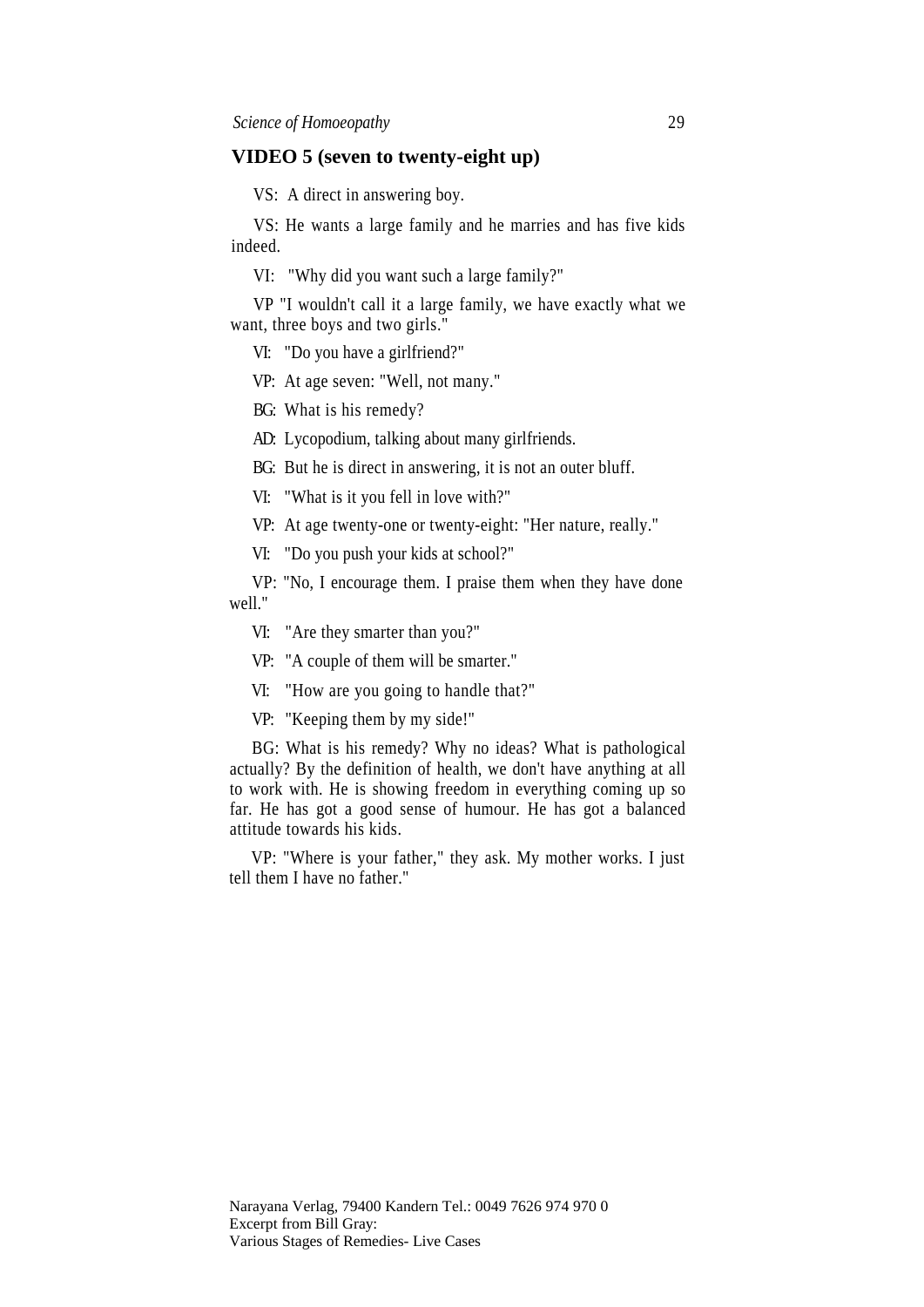VI: "What effect does that have on you?"

VP: "Not any effect, 'cause what you don't have, you don't miss."

BG: He has a balanced attitude.

VI: "What would you like to give your children, what you never had?"

VP: "They have got everything, even that what I didn't have: a father."

VB: He was brought up in a children's home and went back to his mother when he was thirteen. He was brought up in a boarding school, discipline.

VI: "Do you encourage that in your children?"

VP: "Yes, they go to bed and school the same time every day. It is good to have discipline. I enjoy routine, knowing what is going to be next. Because that sort of relieves me from responsibilities."

VS: At age twenty-one he works in a sausage factory.

VI: "How do you see the future, as far as this?"

VP: "I couldn't stay for that long here, my mind would go dead."

VS: At age twenty-eight he still works in the factory.

VP: At age twenty-eight: "I know a lot of people there now. My mind won't go dead, I have got a lot to talk about."

VP: At age fourteen: "I am like anybody else, nothing too marvellous."

VP: About moving up: "I know, that if I really wanted to, I could get on."

B G: That is the differentiation with the Baryta carbonica picture, who was content where he was, because he knew he couldn't do more. This boy could, but he just chose not to.

VI: "Did you never feel, you could do better jobs than this, aren't you more than this?"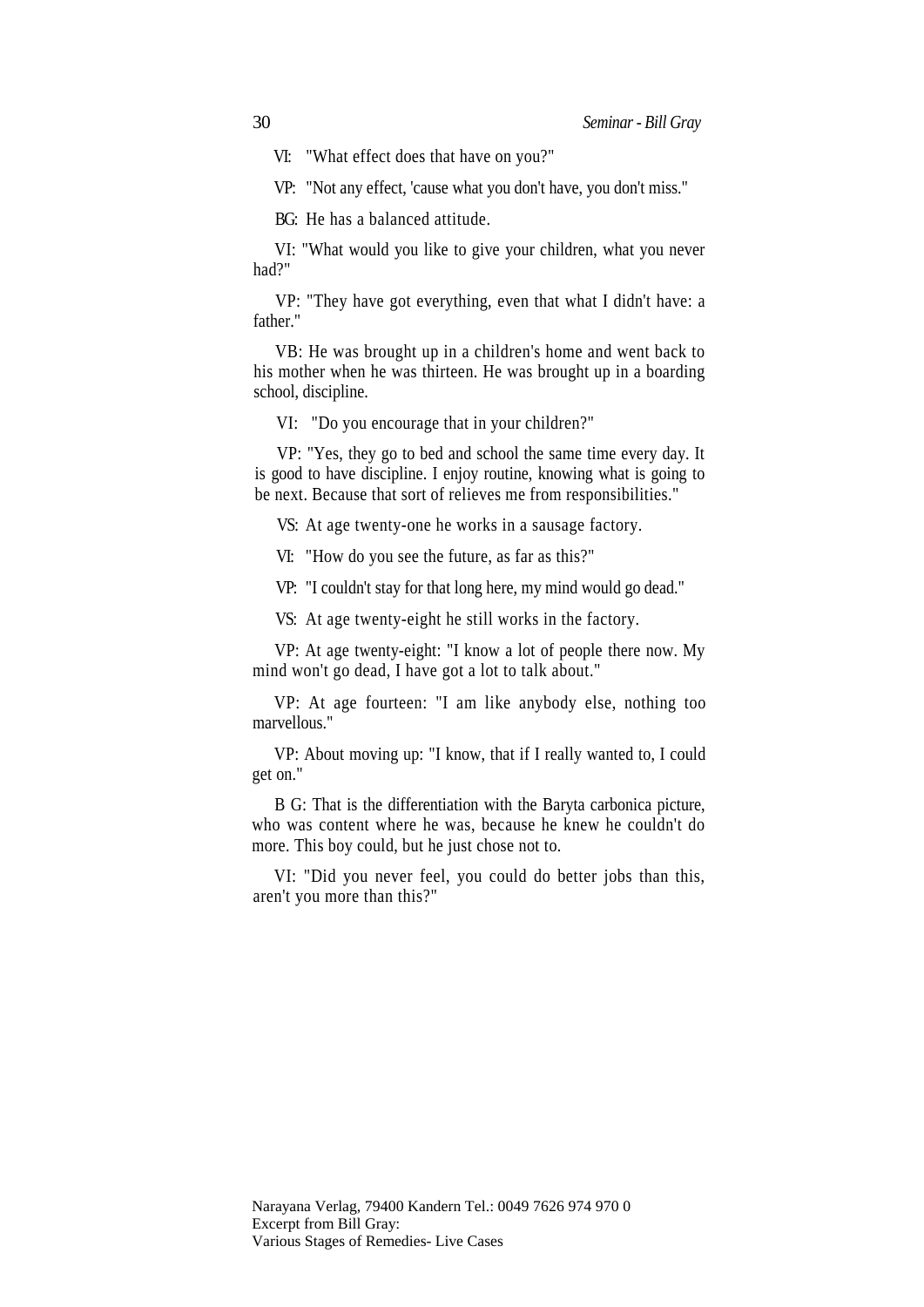VP: "No, it is just hard work. It never worried me. I am not really interested in moving up the scale."

VP: At age seven he relates about a dream: "Everything flew up the air and it all ended on my head ..."

BG: This is a good point for an essence, this particular kind of a dream. A dream of everything on top of him and he just got out from under it and then it flew up and all ended back on his head. What is the main remedy that feels burdened? Calcarea carbonica, the feeling of being overwhelmed. Calcarea carbonica is a remedy you often give, if somebody has an extremely strong Vital Force. Maybe he is Calcarea carbonica, because he is very strong.

VP: "When you are somebody who wants to go far, you have to push yourself."

VI: "Did you want to go far and push yourself?"

VP: "No, I want to get through life nice and easy."

VI: "What do you think of rich people?"

VP: At age seven: "Not much ... They think they can do everything, but you are doing it as well."

VI: "Are you envious of people who have a lot of money?"

VP: Later age: "I can't envy them, no, I have got what I want, so it isn't going to make me any happier. I can save my money for months and then I have got just one day and I spend it. I wouldn't worry about getting the next penny. You can have millions, but when you are spending it, you have got to know what you are spending."

VP: Later age: "I am used to living with white people (he is a black boy)."

VP: At age seven: "They are just the same as me."

VI: "Is it hard to be a black man in an English society?"

VP: "If you just want to live in society, no, it is not hard. If you want to fight, it is hard."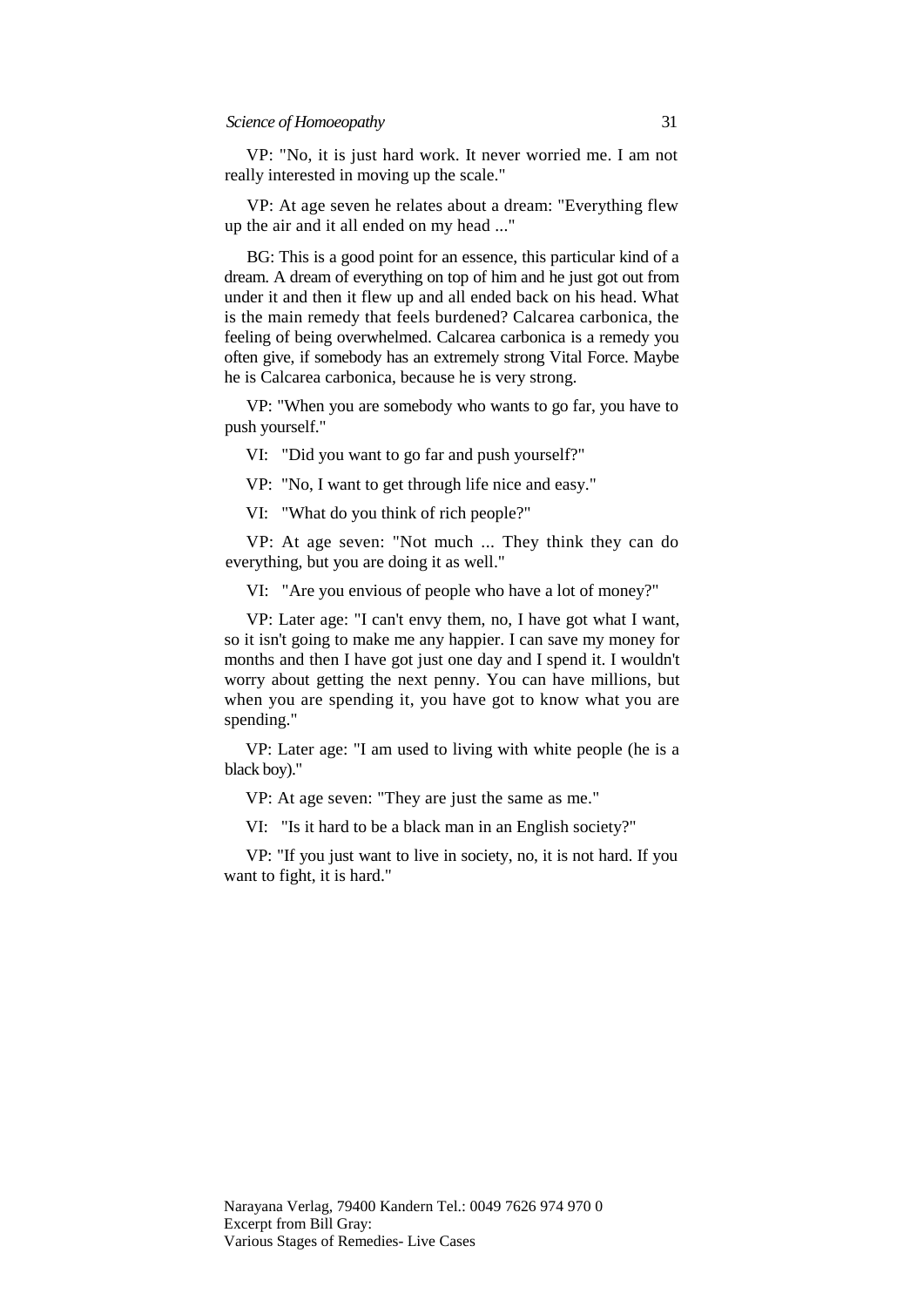VI: "Have you ever wanted to fight it?"

VP: "Not really, there is no need for it."

VI: "Do you want to go abroad?"

VP: At age fourteen: "Yes, eh, to Mallorca ..."

VP: At age twenty-one: "I thought I would like to go out of this country, for a holiday first, somewhere. Then I'd think about settling down somewhere else."

VP: At age twenty-eight: "But when it came to, I didn't want to move, to leave. Probably I have got a narrow view in life. I don't really like travelling."

VI: "Does that worry you, your narrow view?"

VP: "You keep asking me if things worry me! It doesn't really concern me."

VI: "In the earlier films, you had a sad childhood?" VP:

"I wouldn't really call it a sad We."

VP: "It doesn't matter if you have anything, golden materials in the world, 'cause you still want the next thing down on the road."

BG: That is a Vital Force of ten, on the scale of ten. That guy is very balanced, very free. You can't see a hint of pathology. The film-maker was trying to create problems and he wouldn't even accept it. That is freedom. You can say he is not ambitious and this and that, but that is because of our values. He got exactly what he wants.

VP: "If I wanted I could go on, I just needed a sparkle."

VP: "I have got what I want, I am happy."

#### **PHOSPHORUS**

The essence word from Vithoulkas is **diffusion.** The person doesn't have barriers to the ego, the barriers are fuzzier, not clear. No barriers of: